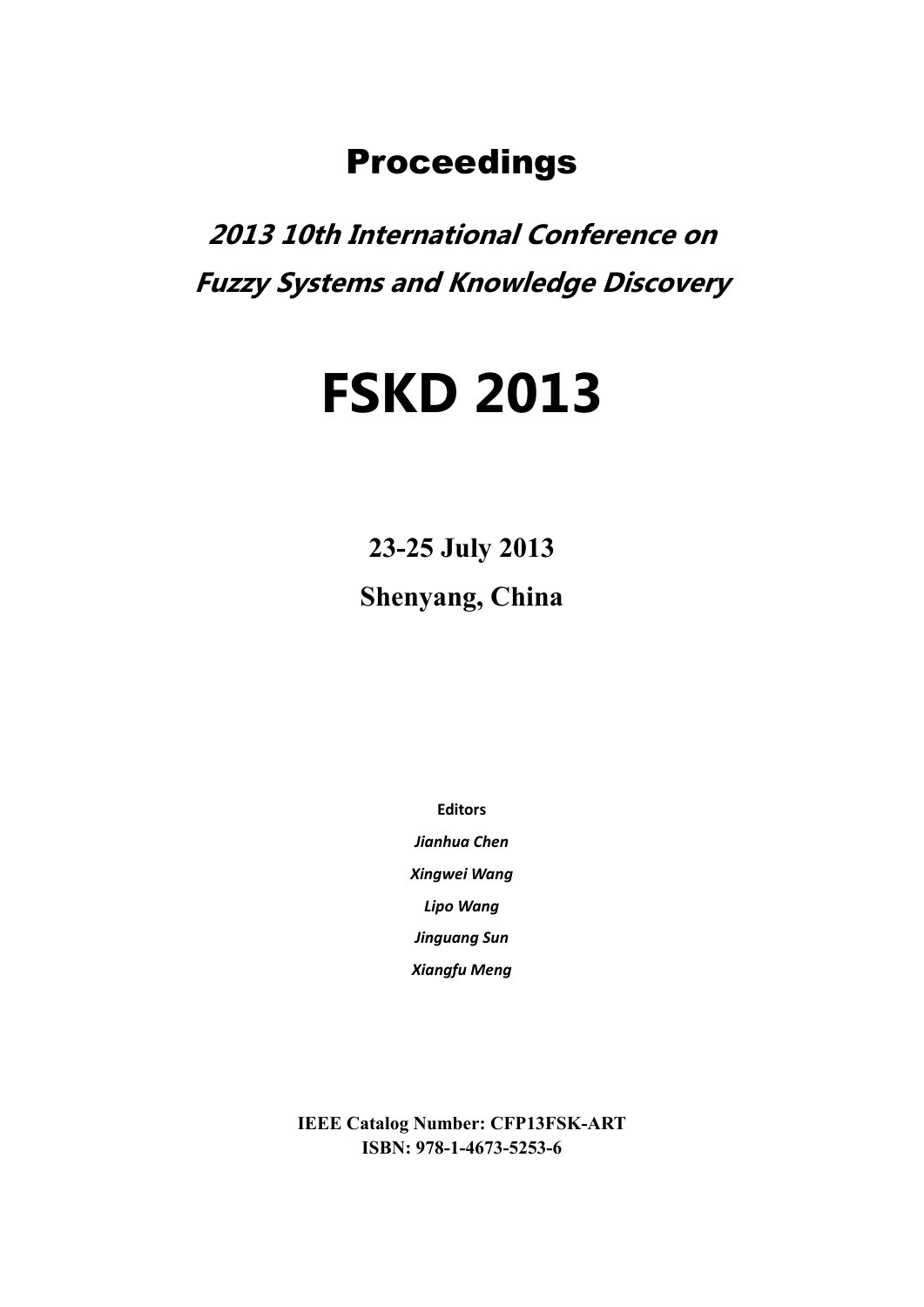#### **2013 10th International Conference on Fuzzy Systems and Knowledge Discovery**

**Copyright © 2013 by the Institute of Electrical and Electronics Engineers, lnc. All rights reserved.**

#### *Copyright and Reprint permission*

Abstracting is permitted with credit to the source. Libraries are permitted to photocopy beyond the limit of U.S. copyright law, for private use of patrons, those articles in this volume that carry a code at the bottom of the first page, provided that the per‐copy fee indicated in the code is paid through the Copyright Clearance Center, 222 Rosewood Drive, Danvers, MA 01923.

Other copying, reprint, or reproduction requests should be addressed to IEEE copyrights Manager, IEEE Service Center, 445 Hoes Lane, P.O. Box 1331, Piscataway, NJ 08855‐1331.

IEEE Catalog Number CFP13FSK‐ART ISBN 978‐1‐4673‐5253‐6

Additional copies of this publication are available from

Curran Associates, lnc. 57 Morehouse Lane Red Hook, NY 12571 USA

+1 845 758 0440 +1 845 758 2633 (FAX) email: curran@proceedings.com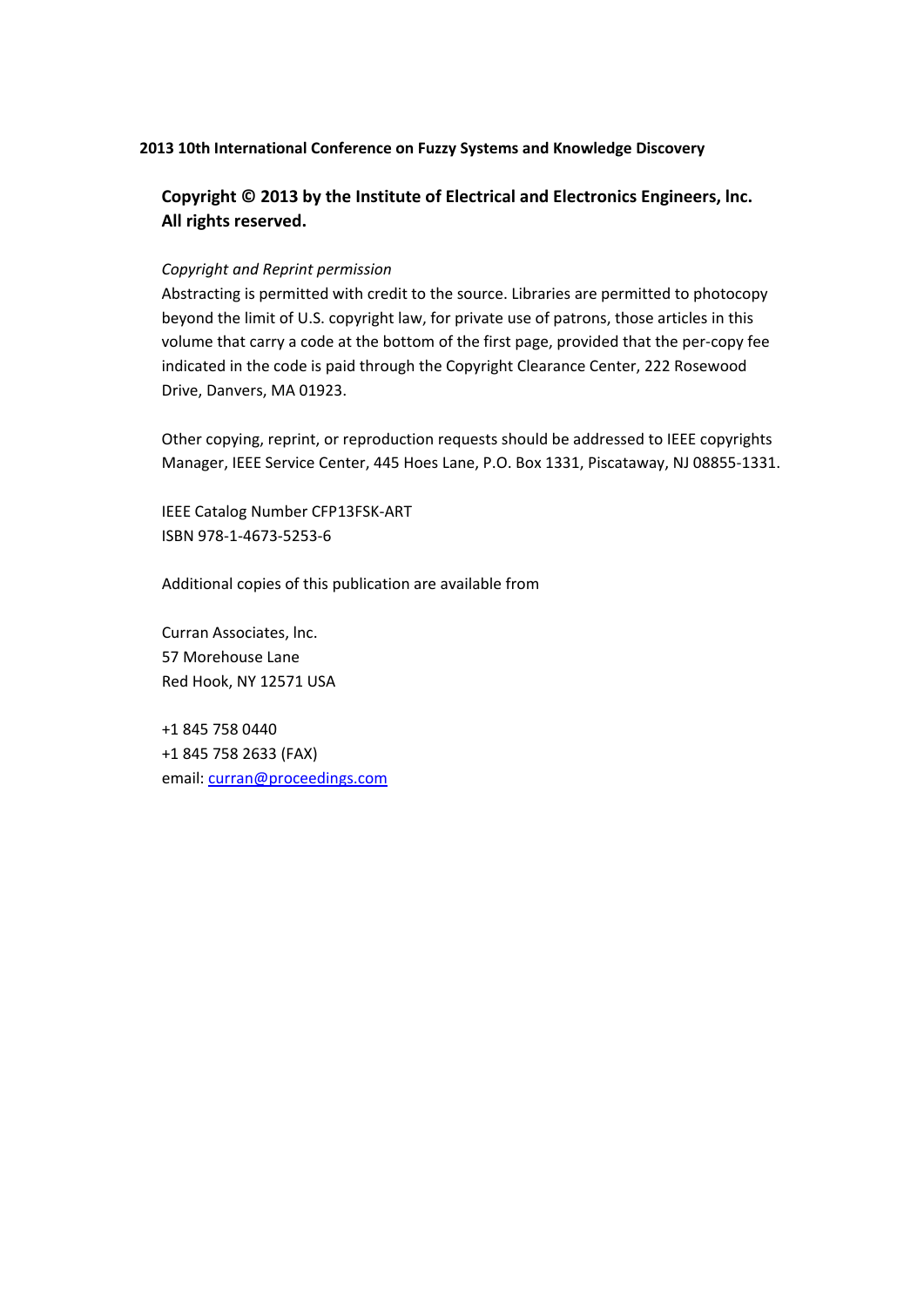# **Preface FSKD 2013**

The 2013 10th International Conference on Fuzzy Systems and Knowledge Discovery (FSKD 2013) was held from 23-25 July 2013 in Shenyang, China, jointly with the 2013 9th International Conference on Natural Computation (ICNC 2013). On behalf of the organizing team of FSKD 2013, we would like to extend a warm welcome to all the participants from across the world to this premier international forum. This significant event provides participants a great opportunity to present state-of-the-art research development and exchange ideas in the rapidly developing research fields of data mining, fuzzy systems and computational intelligence.

The explosive growth of the Web and computing technologies have fundamentally revolutionized the way people live, learn, work, entertain and socialize by making it possible for human users to access, create and share in real time huge amount of heterogeneous data anywhere in the world. Opportunities as well as great challenges are abundant, calling for new theories and applications for mining massive data sets which are often complex, distributed, heterogeneous, dynamic and noisy. At this juncture of change, it is timely that ICNC-FSKD 2013 offers researchers in data mining and related fields a unique occasion to meet and reflect on the past, showcase the present research accomplishments, and develop visions for future research directions.

These proceedings contain the papers selected for presentation at the FSKD 2013 conference. We have received a large number of submissions. Each submitted paper has been rigorously reviewed by at least three reviewers from the program committee and external reviewers. Papers were evaluated based on a combination of criteria, including originality, significance and quality of the research, clarity of the presentation, and relevance to the conference theme. The authors, the program committee and the external reviewers all deserve credit for their collective efforts that result in a high quality program for the FSKD 2013 conference.

It would be impossible to successfully organize the FSKD 2013 conference without the generous contributions and joint team work of many people. We sincerely thank the program committee members and reviewers for their extraordinary dedication and service in the reviewing work. We gratefully acknowledge IEEE and IEEE Circuits and Systems Society for their technical sponsorship and support, which is indispensable for the success of the conference. We are immensely grateful to the keynote speakers for their insight, support and outstanding contributions. We appreciate and thank the Proceedings Chairs, the Publicity Chairs and the Sponsorship Chairs for their dedicated hard work. Our special thanks go to local organizers and volunteers from Northeastern University, Liaoning Technical University, and Shenyang Aerospace University, China, for their great efforts and long hours of hard work that make the conference and the participants' stay in Shenyang an enjoyable experience.

Editors: Jianhua Chen, Xingwei Wang, Lipo Wang, Jinguang Sun, and Xiangfu Meng

July 2013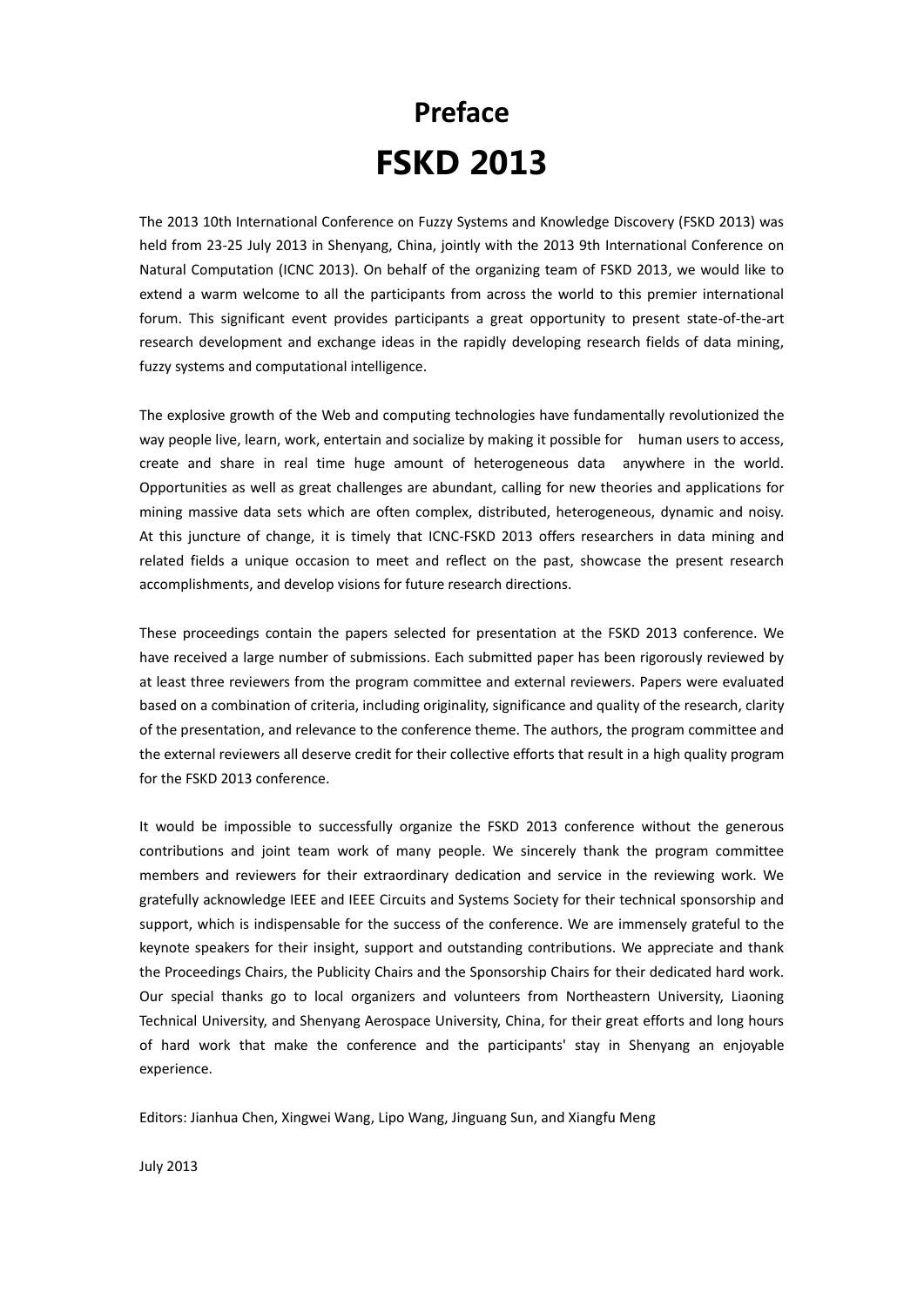### **Keynote Lectures**

**(in alphabetical order)**

#### **C. L. Philip Chen**

University of Macau



C. L. Philip Chen received his M.S. degree from the University of Michigan, Ann Arbor, Michigan, U.S.A. in 1985, and his Ph.D. degree from Purdue University, West Lafayette, Indiana, U.S.A., in 1988, both degrees in Electrical Engineering. He was with Wright State University, Department of Computer Science and Engineering, from 1989 to 2002 as an assistant, an associate, and a full professor before he joined the University of Texas, San Antonio, where he has been a Professor and Chair of the Department of Electrical and Computer Engineering, the Associate Dean for Research and Graduate Studies of the College of Engineering. Since 2010, he is Chair Professor and the Dean of Faculty of Science and Technology, University of Macau. (http://www.fst.umac.mo/index.php)

Dr. Chen has been a visiting research scientist, at the Materials

Directorate, Wright Laboratory, Wright-Patterson Air Force Base. He has been a senior research fellow sponsored by the NationalResearch Council, National Academy of Sciences. He is a Chair professor ofNational Chung-Hsing University, Taiwan, 2009-2011, the HiaTien Chair Professor inDalian University of Technology, China since 2011, and an Honorary Professor in Obuda University, Hungary since 2011. He also has been a research faculty fellow at NASA Glenn Research Center for several years. His researchinterests and projects, supported by the NSF, Air Force Office Scientific Researchand the U.S. Air Force, Office of Naval Research, NASA, and State of Ohio, include computer networking, intelligent systems, neural networks, fuzzy-neural systems, robotics, and CAD/CAM. His current research areas include design computational intelligent systems, networking, and video data indexing, retrieval, and communications; and a research project funded by the NASA GlennResearch Center on data mining on aircraft flight and maintenance data, aircraft engine life prediction, life extending control, diagnosis and prognosis, and health monitoring. As a result of his research contribution and academic recognition, he was elected to a Fellow of the IEEE (www.ieee.org) and AAAS (American Association for the Advancement of Science, www.aaas.org).

Dr. Chen has been involving in professional service for more than twenty years. He has served as a member of organizing committee for many IEEE conferences under different capacities, including IEEE International Conference on Robotics and Automation, IEEE WCCI, IEEE Int'l Conf. on Intelligent Robotics and Systems (IROS), IEEE Int'l Conf. on SMC, IEEE Int'l Conf. on System of Systems. Notably, he also has been a Conference Co-Chair of the International Conference on Artificial Neural Networks in Engineering (ANNIE), 1995 and 1996; the Program Co-Chairs of 2006 IEEE/SMC Int'l Conference on System of Systems Engineering (SoSE);a Program Co-Chair of 2008 & 2010 ICMLC, General Co-Chair of 2008 IEEE Int'l Conference on Secure Systems Integration and Reliability Improvement (SSIRI 2008); General Chair of 2009 IEEE Int'l Conf. on Systems, Man, and Cybernetics (SMC);and General Chair (Co-Chair) of 2011 (2012) IEEE Int'l Conference on Systems Science and Engineering. Currently, he is the President of IEEE SMC Society (2012-2013) and has been the Vice President on Conferences and Meetings and President-Elect, the Vice President on Technical Activities inSystems Science and Engineering, a member of Board of Governors, the Treasurer; and serves as a Distinguished Lecturer, an Associate Editor of IEEE Transactions on SMC-C (2006-) and IEEE Systems Journal (2008-2010). He is the founding faculty advisor of the IEEE Computer Society Student Chapter while at Wright State University; the founding Chair of IEEE SMCS Central Texas Section; founding Co-Chair of IEEE SMCS Macau Chapter, and founding co-chairs of three SMCS Technical Committees (SoS, Enterprise Information Systems,and Information Assurance). With this recognition, he received Outstanding Contribution Award from IEEE SMCS in 2008 and 2010. Dr. Chen is a member of Tau Beta Pi and Eta Kappa Nu honor societies and has been the faculty advisor for Tau Beta Pi Engineering honor society. In addition, he is an ABET (Accreditation Board of Engineering and Technology Education) Program Evaluator for Computer Engineering, Electrical Engineering, and Software Engineering programs.

#### **Fuzzy Multi-Attribute Decision Making Algorithm for Vehicle Routing in Personalized Intelligent Vehicle Assistance Environment**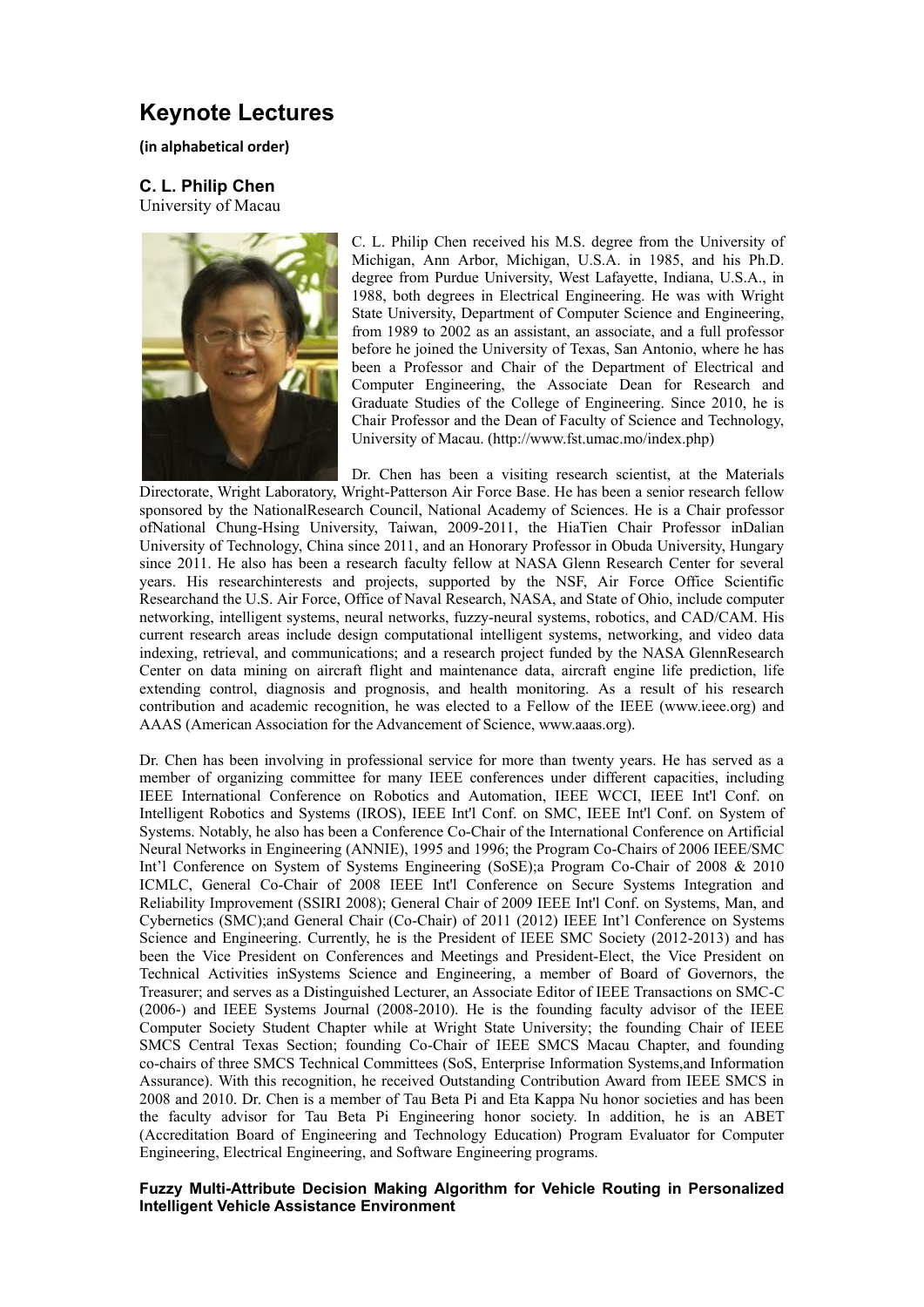**Abstract** - In this talk, the focus is to discuss traffic navigation in a large-scale wireless sensor traffic network, where collecting and processing of the global real-time traffic information are often unreliable. Making real-time navigation decision becomes an arduous task. The vehicle navigation here is considered as a multi-attribute decision making (MADM) problem. To address this issue, an efficient Wireless-Sensor-Network-based real-time vehicle navigation algorithm is proposed, in which multiple local traffic information are considered to make navigation decision in a quick and accurate way. Taking advantages sensor networks and multiple criteria decision making, this model offers the automobiles on the road the capability of real-time route selection, which bring less driving time, less travel distance, more fuel efficiency, or comprehensive consideration of multiple requests.

Because real-time traffic information involved in the navigation decision making should not be all denoted by exact data, some of them are more suitable to be denoted by fuzzy data, a general distance metric is presented for the processing of both exact and fuzzy data in MADM. The proposed algorithm can provide various navigation decisions according to the choice of different attributes to meet the diverse navigation requirements of drivers. Simulation results show the suitability and efficiency of the proposed algorithm. The proposed approach offers more selections and flexibility and can be integrated together with current vehicle routing applications such as found in Google or Baidu.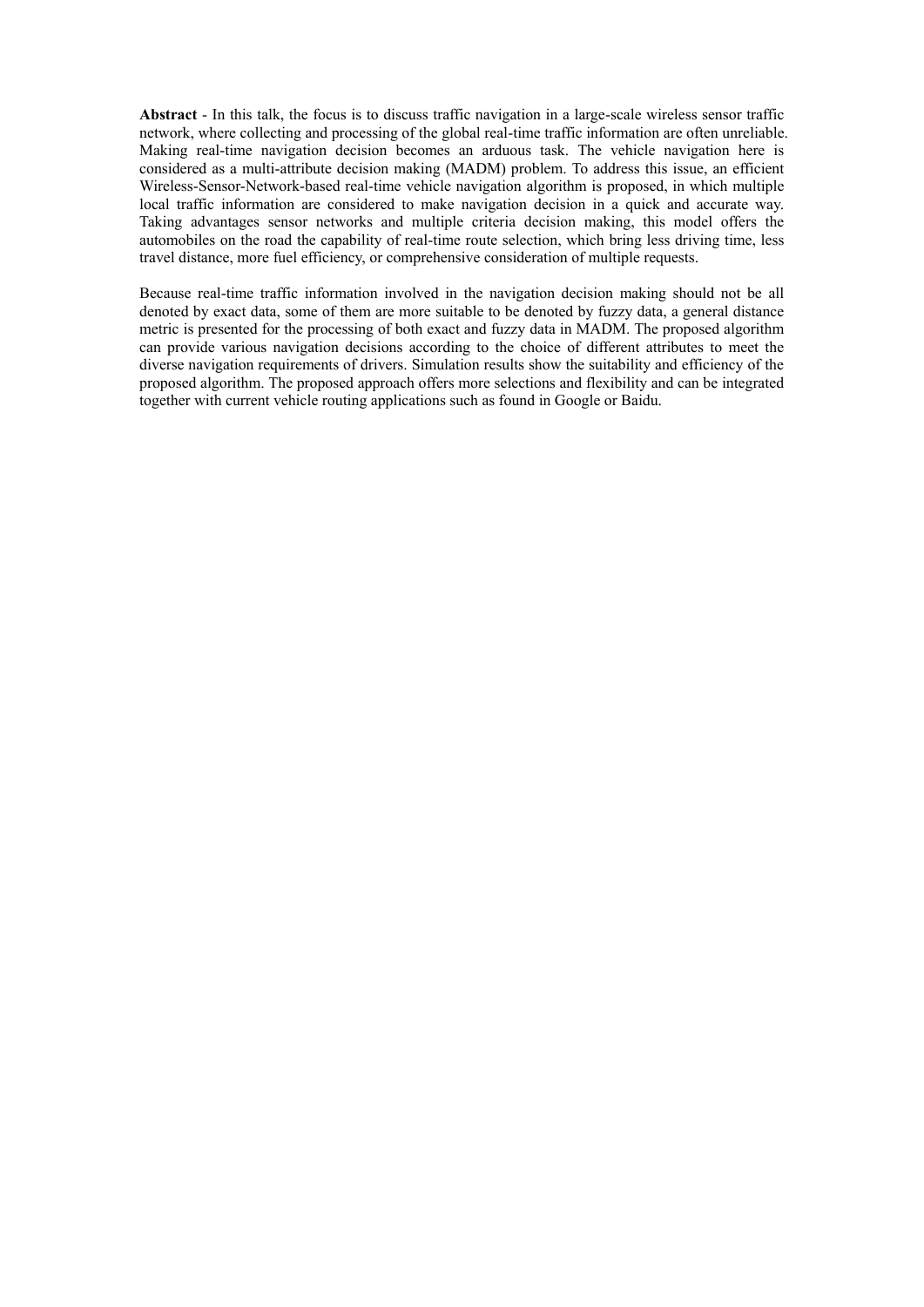#### **Pau-Choo Chung** National Cheng Kung University (NCKU)



Pau-Choo (Julia) Chung (S'89-M'91-SM'02-F'08) received the Ph.D. degree in electrical engineering from Texas Tech University, USA, in 1991. She then joined the Department of Electrical Engineering, National Cheng Kung University (NCKU), Taiwan, in 1991 and has become a full professor in 1996. She served as the Director of Institute of Computer and Communication Engineering (2008-2011), the Vice Dean of College of Electrical Engineering and Computer Science (2011), the Director of the Center for Research of E-life Digital Technology (2005-2008), and the Director of Electrical Laboratory (2005-2008), NCKU. She was elected Distinguished Professor of NCKU in 2005. She currently serves as Chair of Department of Electrical Engineering, NCKU. She is currently the

Director of Intelligent Computing Division of National Science Council, Taiwan.

Dr. Chung's research interests include image/video analysis and pattern recognition, biosignal analysis and machine learning. She applies most of her research results to innovative healthcare and medical applications. Dr. Chung served as the program committee member in many international conferences. She was a Member on IEEE International Steering Committee, IEEE Asian Pacific Conference on Circuits and Systems (2006-2008), the Special Session Co-Chair of ISCAS 2009 and 2010, the Special Session Co-Chair of ICECS 2010, and the TPC of APCCAS 2010. Dr. Chung was the Chair of IEEE Computational Intelligence Society (CIS) (2004-2005), Tainan Chapter. She was the Chair of the IEEE Life Science Systems and Applications Technical Committee (2008-2009) and Vice Chair of Neural Network Technical Committee of IEEE CIS Society. She also serves as the Associate Editor of IEEE Transactions on Neural Networks and Learning Systems and served as the Editor of Journal of Information Science and Engineering, Associate Editor of Soft Computing, Associate Editor of Multidimensional Signal Processing, the Guest Editor of IEEE Transactions on Circuits and Systems-I, and the Secretary General of Biomedical Engineering Society of the Republic of China. She is one of the co-founders of Medical Image Standard Association (MISA) in Taiwan and is currently on the Board of Directors of MISA.

Pau-Choo Chung was a member in Board of Governor (BoG) of CAS Society (2007-2009, 2010-2012). She served as an IEEE CAS Society Distinguished Lecturer (2005-2007). She is an ADCOM member of IEEE CIS and the Chair of Distinguished Lecturer Program of IEEE CIS. She is a Member of Phi Tau Phi honor society and is an IEEE Fellow since 2008.

#### **Processing the Imprecision and Ambiguity in Medical Image Analysis**

**Abstract** - Medical imaging is one of the most popular examinations for disease diagnosis. A high quality of diagnostic radiology depends on the advance of image processing techniques in finding the subtle diagnostic features. As such all of the medical devices are embedded with medical image processing and analysis software. The advance of the processing and analysis techniques therefore decides the value of the imaging devices. Because of this reason, medical image analysis consistently plays one important role in radiology and disease diagnosis and the technique has evolved dramatically for addressing such a need.

There are many various imaging modalities for different diagnosis purposes, such as functional examination or anatomical examination. The intrinsic characteristics of medical images are the imprecision of image gray levels and organ positions and the ambiguity resulted from such imprecision due to individual diversity and the interferences from surrounding tissues.

In this talk we will present some approaches for handling the imprecision and ambiguity in the processing and analysis of medical images. We will also show that the adoption of a priori knowledge associated with the target medical images improves the effectiveness of the techniques in tackling such challenging issues.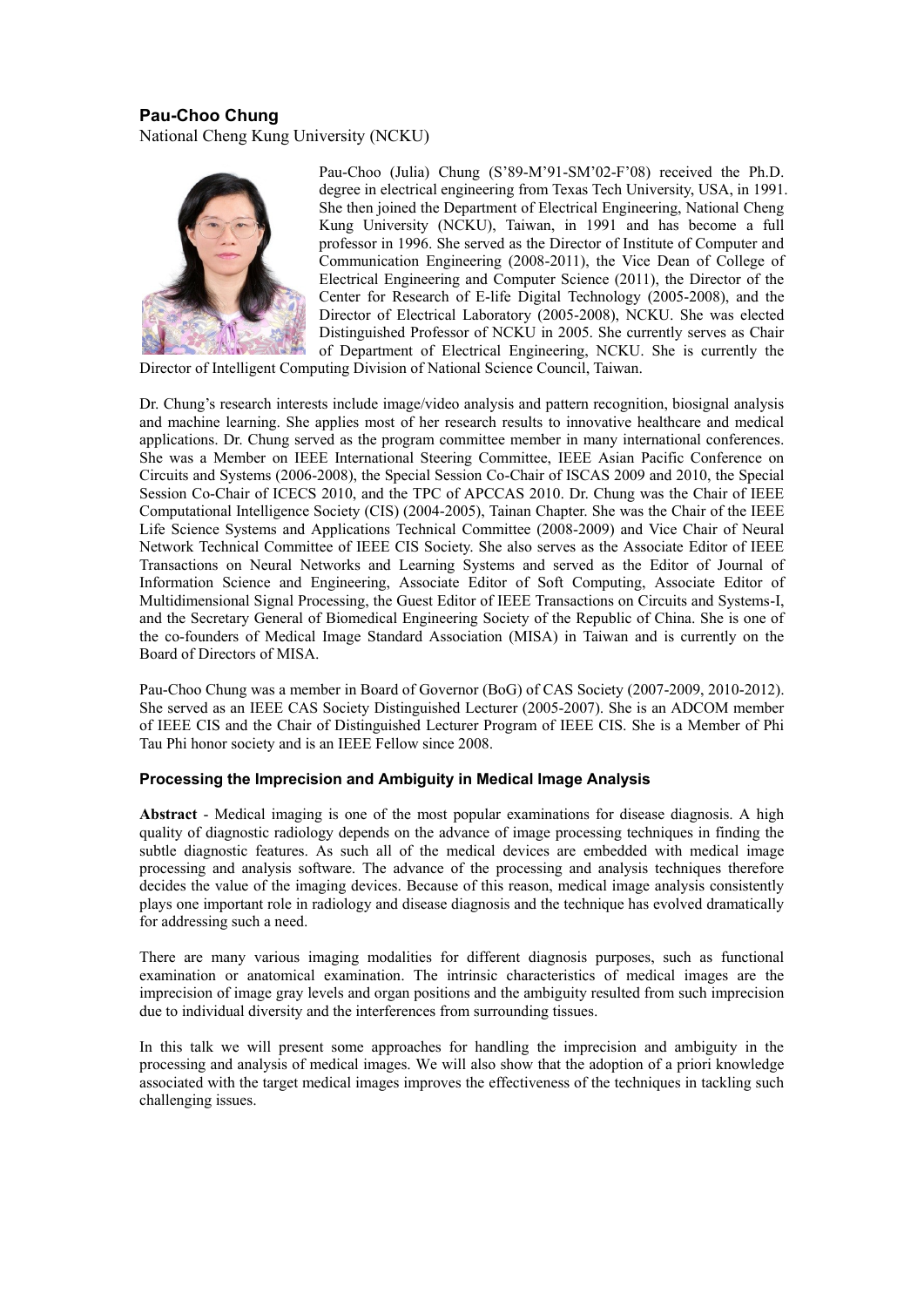**Chih-Min Lin** Yuan Ze University



Prof. Chih-Min Lin is currently a Chair Professor and the Dean of Electrical and Communication College, Yuan Ze University, Taiwan. He is also an Honorary Professor of Obuda University in Hungary. He also serves as an Associate Editor of IEEE Trans. on Systems, Man, and Cybernetics, Part B; Asian Journal of Control; International Journal of Fuzzy Systems; and International Journal of Machine Learning and Cybernetics. He has been the Chair of IEEE Computational Intelligence Society Taipei Chapter, the Chair of IEEE Systems, Man, and Cybernetics Society Taipei Chapter, a Board of Governor of IEEE Taipei Session. He has gotten the Distinguished Research Award from National Science Council in Taiwan both in 2008 and 2009. He

was also awarded with the Distinguished Engineering Professor from China Engineering Society and the Distinguished Electrical Engineering Professor from Chinese Electrical Engineering Society in Taiwan. He has been invited to give 7 keynote speeches in the international conferences. He is now a Board of Governor of IEEE Systems, Man, and Cybernetics Society. His research interests include fuzzy systems, neural network, cerebellar model neural network, and intelligent control systems. He is an IEEE Fellow and IET Fellow. Till now he has published 137 journal papers and 154 conference papers.

#### **Development of Fuzzy Cerebellar Model Neural Network**

**Abstract** - Based on biological prototype of human brain and improved understanding of the functionality of the neurons and the pattern of their interconnections in the brain, a theoretical model used to explain the information-processing characteristics of the cerebellum was developed independently by Marr (1969) and Albus (1971). Cerebellar model neural network (CMNN) was first proposed by Albus in 1974. CMNN is a learning structure that imitates the organization and functionality of the cerebellum of the human brain. That model revealed the structure and functionality of the various cells and fibers in the cerebellum. The core of CMNN is an associative memory which has the ability to approach complex nonlinear functions. CMNN takes advantage of the input-redundancy by using distributed storage and can learn nonlinear functions extremely quickly due to the on-line adjustment of its system parameters. CMNN is classified as a non-fully connected perceptron-like associative memory network with overlapping receptive-fields. It has good generalization capability and fast learning property and is suitable for a lot of applications. This speech will introduce several new CMNN-based adaptive learning systems proposed by me; these systems combine the advantages of CMNN identification, adaptive learning, control technique, signal processing and image classification. In these systems, the on-line parameter training methodologies, using the Lyapunov theorem, are proposed to guarantee the stability and convergence of these systems. Moreover, the applications of these systems in nonlinear systems control, biped robot control, signal processing of communication system, and computer-aided diagnosis of breast nodules are demonstrated.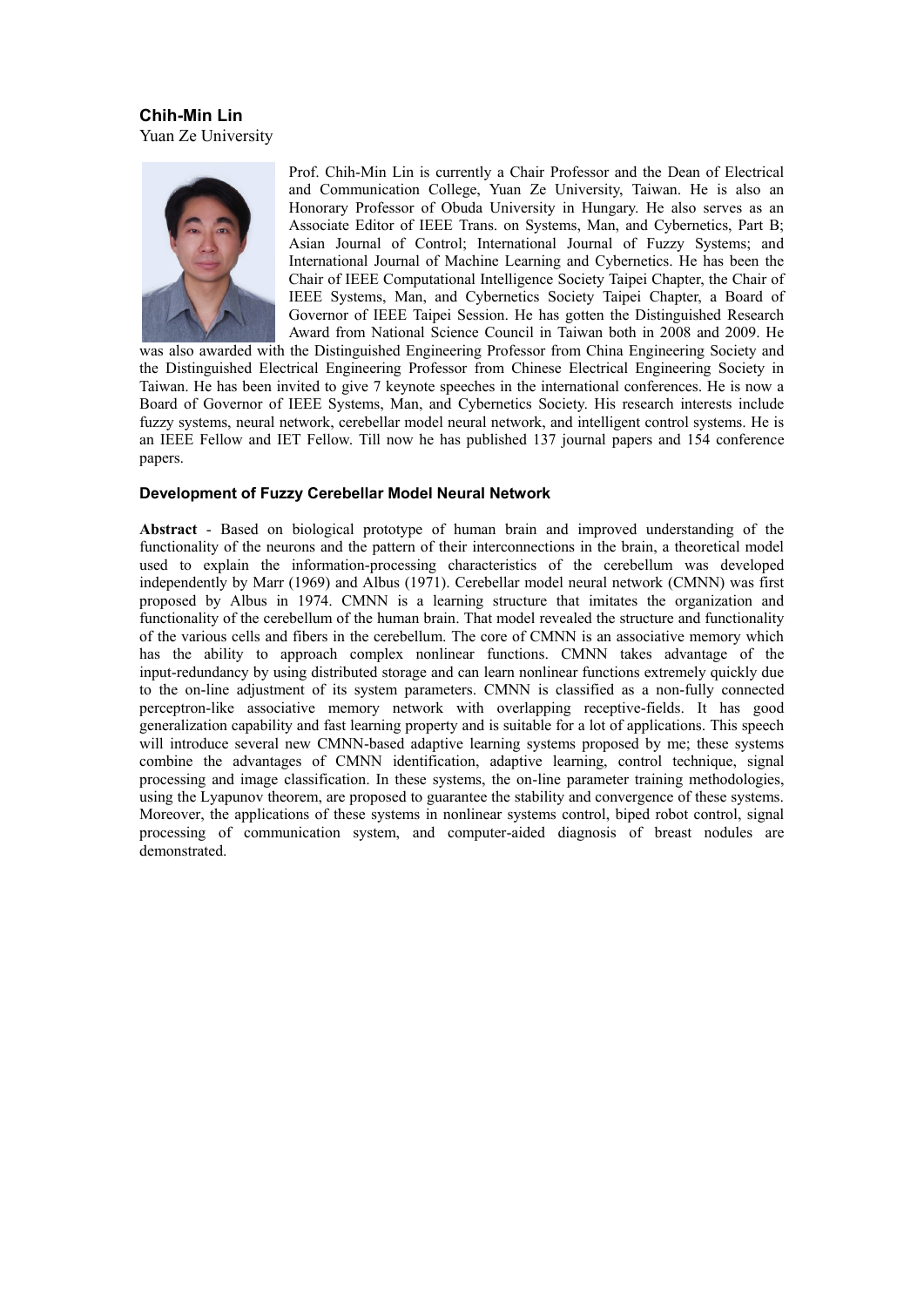# **Organizing Committee FSKD 2013**

#### **General Chairs**

**Liangshan Shao, Jinguang Sun, and Xiaowei Hui,** *Liaoning Technical University, China*

#### **Advisory Committee Chair**

**Lipo Wang,** *Nanyang Technological University, Singapore*

### **Program Committee Chairs**

**Jianhua Chen,** *Louisiana State University, USA* **Xingwei Wang,** *Northeastern University, China*

#### **Organizing Committee Chairs**

**Wanjun Liu, Aigong Xu,** *Liaoning Technical University, China* **Feng Tian,** *Shenyang Aerospace University, China*

#### **Proceedings Chairs**

**Jingchang Nan, Xing Wang,** *Liaoning Technical University, China*

### **Publicity Chairs Changzheng Xing, Xiangfu Meng,** *Liaoning Technical University, China*

#### **Sponsorship Chairs**

**Xueli Shen, Guangxian Xu,** *Liaoning Technical University, China*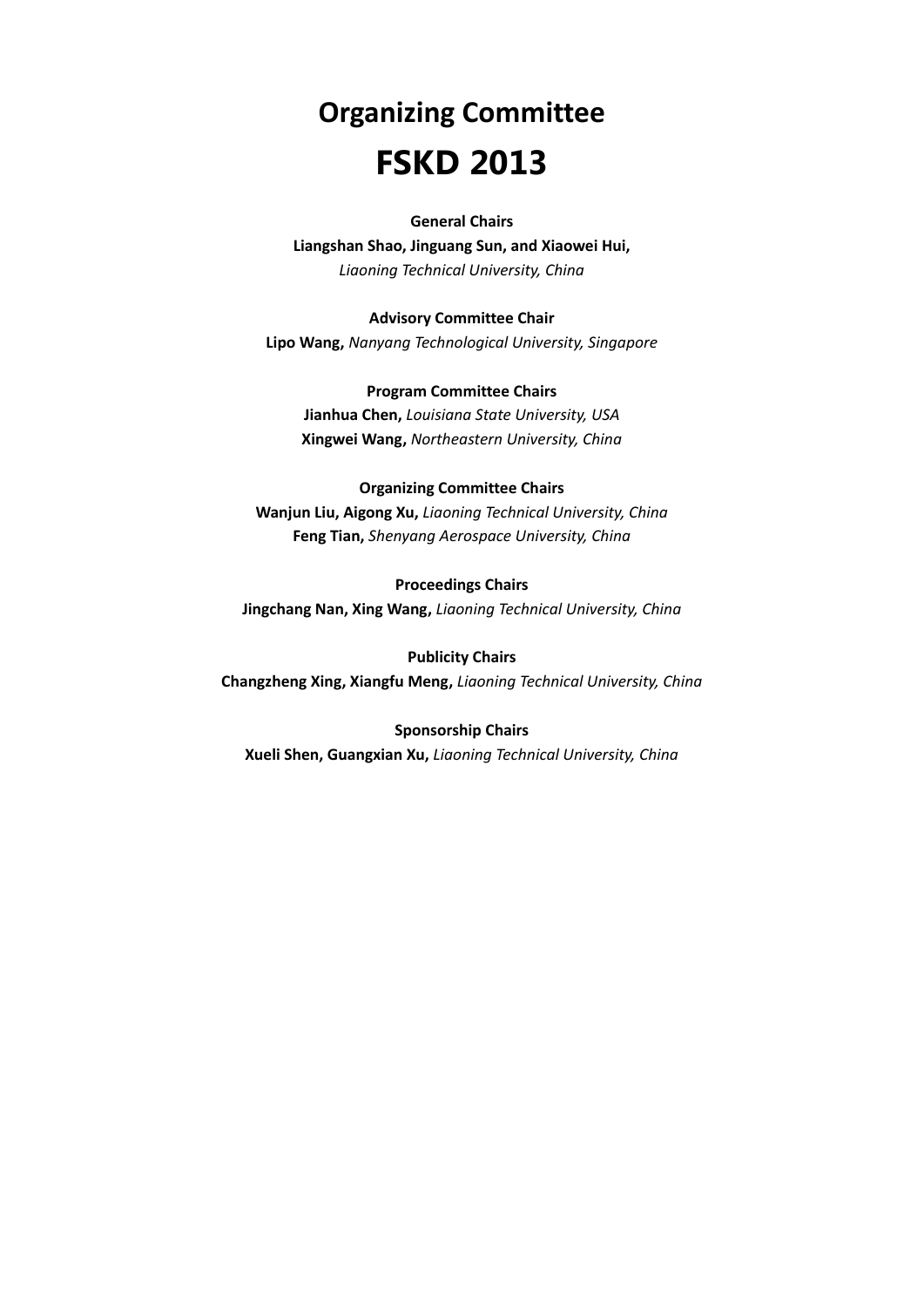## **Program Committee FSKD 2013**

**Nidaa A. Abbas,** Unversity of Babylon, Iraq **M. Ameer Ali,** East West University, Bangladesh **Aijun An,** York University, Canada **Mohammad Fazle Azeem,** Aligarh Muslim University, India **Qingyuan Bai,** Fuzhou University, China **Valentina Balas,** Aurel Vlaicu University of Arad, Romania **Forrest Sheng Bao,** Texas Tech University, USA **Mokhtar Beldjehem,** University of Ottawa, Canada **Nik Bessis,** University of Bedffordshire, UK **Hamid Bouchachia,** Universitat Klagenfurt, Austria **Ricardo Campos,** Polytechnic Institute of Tomar, Portugal **Kankana Chakrabarty,** University of New England, Australia **Keith Chan,** The Hong Kong Polytechnic University, Hong Kong, China **Chen-Tung Chen,** National United University, Taiwan **Jianxia Chen,** Washington University in St. Louis, USA **Shi-Jay Chen,** National United University, Taiwan **Syuan-Yi Chen,** Industrial Technology Research Institute, Taiwan **Francisco Chiclana,** De Montfort University, UK **Panagiotis Chountas,** University of Westminster, UK **Hung-Yuan Chung,** National Central University, Taiwan **Steve Counsell,** Brunel University, UK **Keeley Crockett,** Manchester Metropolitan University, UK **Minghua Deng,** Peking University, China **Ioan Despi,** University of New England, Australia **Ciprian Dobre,** University Politehnica of Bucharest, Romania **Zuhal Erden,** ATILIM University, Turkey **Elisabetta Fersini,** University of Milan Bicocca, Italy **Antonio Gonzalez,** University of Granada, Spain **Juan M. Gorriz,** University of Granada, Spain **K. Guelton,** Université de Reims Champagne-Ardenne, France **Ladislav Hluchy,** Institute of Informatics, Slovak Academy of Sciences, Slovakia **Jun Hong,** Queen's University Belfast, UK **Tim Hospedales,** Queen Mary, University of London, UK **Chenyi Hu,** The University of Central Arkansas, USA **Min Huang,** Northeast University, China **Tak Kee Hui,** National University of Singapore, Singapore **Seker Huseyin,** De Montfort University, UK **Raimundas Jasinevicius,** Kaunas University of Technology, Lithuania **Richard Jensen,** Aberystwyth University, UK **Zhuhan Jiang,** University of Western Sydney, Australia **Dimitris Kalles,** Hellenic Open University, Greece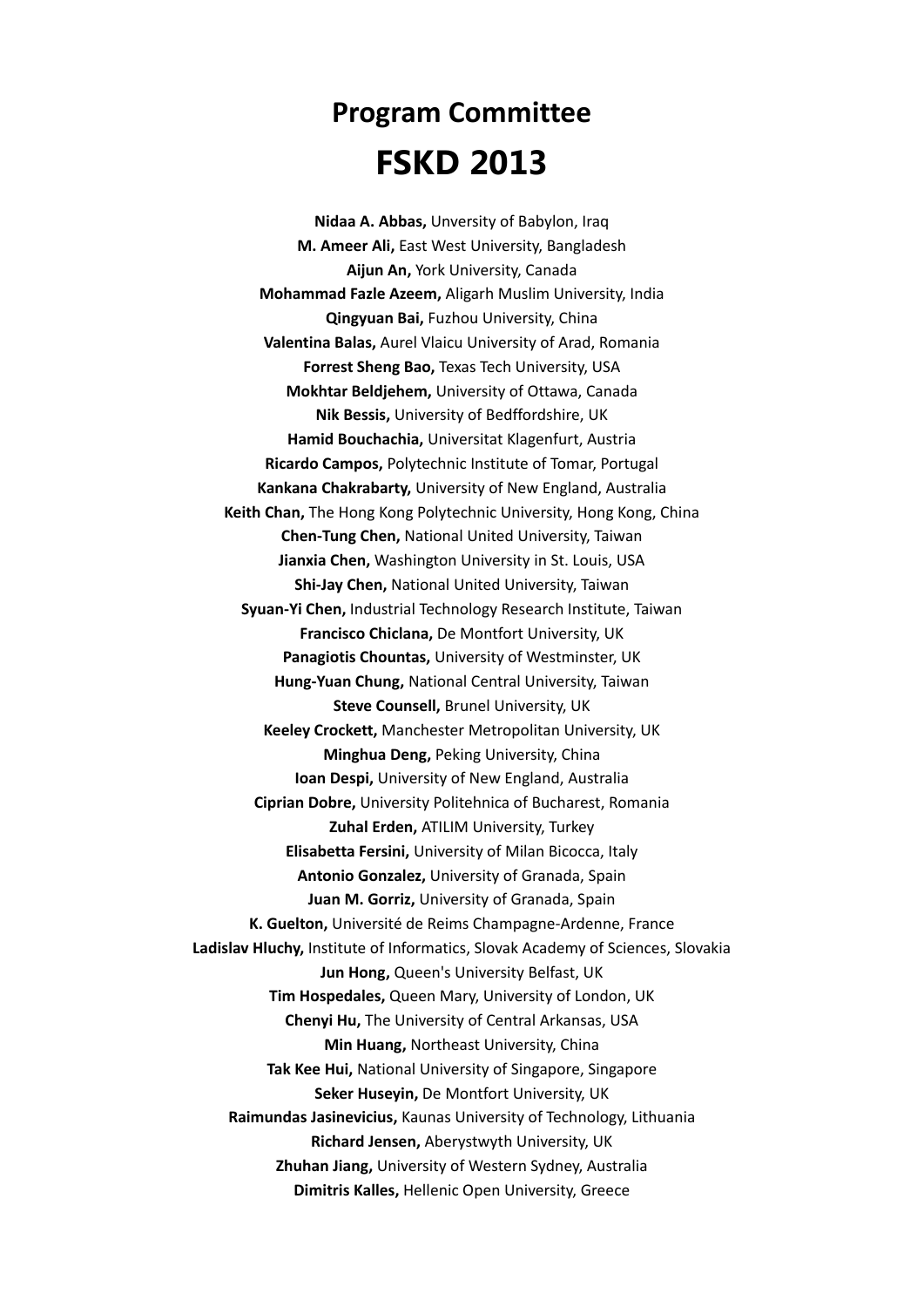### **Program Committee FSKD 2013**

**Mehmet Karakose,** Firat University, Turkey **Radoslaw Katarzyniak,** Wroclaw University of Technology, Poland **Frank Klawonn,** Ostfalia University of Applied Sciences, Germany **Mario Koeppen,** Kyushu Institute of Technology, Japan **Don Kraft,** Louisiana State University, USA **Wai Lam,** The Chinese University of Hong Kong, China **Jimmy Lauber,** University of Valenciennes, France **Deng-Feng Li,** Fuzhou University, China **Jianxin Li,** Beihang University, China **Ming Li,** Nanjing University, China **Zhanhuai Li,** Northwestern Polytechnic University, China **Feilong Liu,** Chevron Energy Technology Company, USA **Hongyan Liu,** Tsinghua University, China **Mingyu Lu,** Dalian Maritime University, China **Edwin Lughofer,** Johannes Kepler University Linz, Austria **Marcilio Carlos P. de Souto Marcillio,** Federal University of Rio Grande do Norte, Brazil **Christophe Marsala,** Universite Pierre et Marie Curie, France **Trevor Martin,** University of Bristol, UK **Francesco Masulli,** University of Genova, Italy **Radko Mesiar,** Slovak University of Technology Bratislava, Slovakia **Sadaaki Miyamoto,** University of Tsukuba, Japan **Maybin Muyeba,** Manchester Metropolitan University, UK **Daniel Neagu,** University of Bradford, UK **Adam Niewiadomski,** Technical University of Lodz, Poland **Xiong Ning,** Mälardalen University, Sweden **Kok-Leong Ong,** Deadkin University, Australia **Milos Oravec,** Slovak University of Technology, Slovakia **Russel Pears,** Auckland University of Technology, New Zealand **Yonghong Peng,** University of Bradford, UK **Edwige Pissaloux,** Pierre and Marie Curie University, France **Man Qi,** University of Canterbury, UK **Xiaolin Qin,** Nanjing University of Aeronautics and Astronatics, China **Silvia Rossi,** University of Naples "Federico II", Italy **Antonio Sala,** Universitat Politecnica de Valencia, Spain **Hirosato Seki,** Osaka Institute of Technology, Japan **Hasan Selim,** Dokuz Eylul University, Turkey **Changjing Shang,** Aberystwyth University, UK **Hong Shen,** University of Adelaide, Australia **Fabricio Silva,** Flocruz, Brazil **Fernando Silva,** University of Porto, Portugal **João Miguel Sousa,** Technical University of Lisbon, Portugal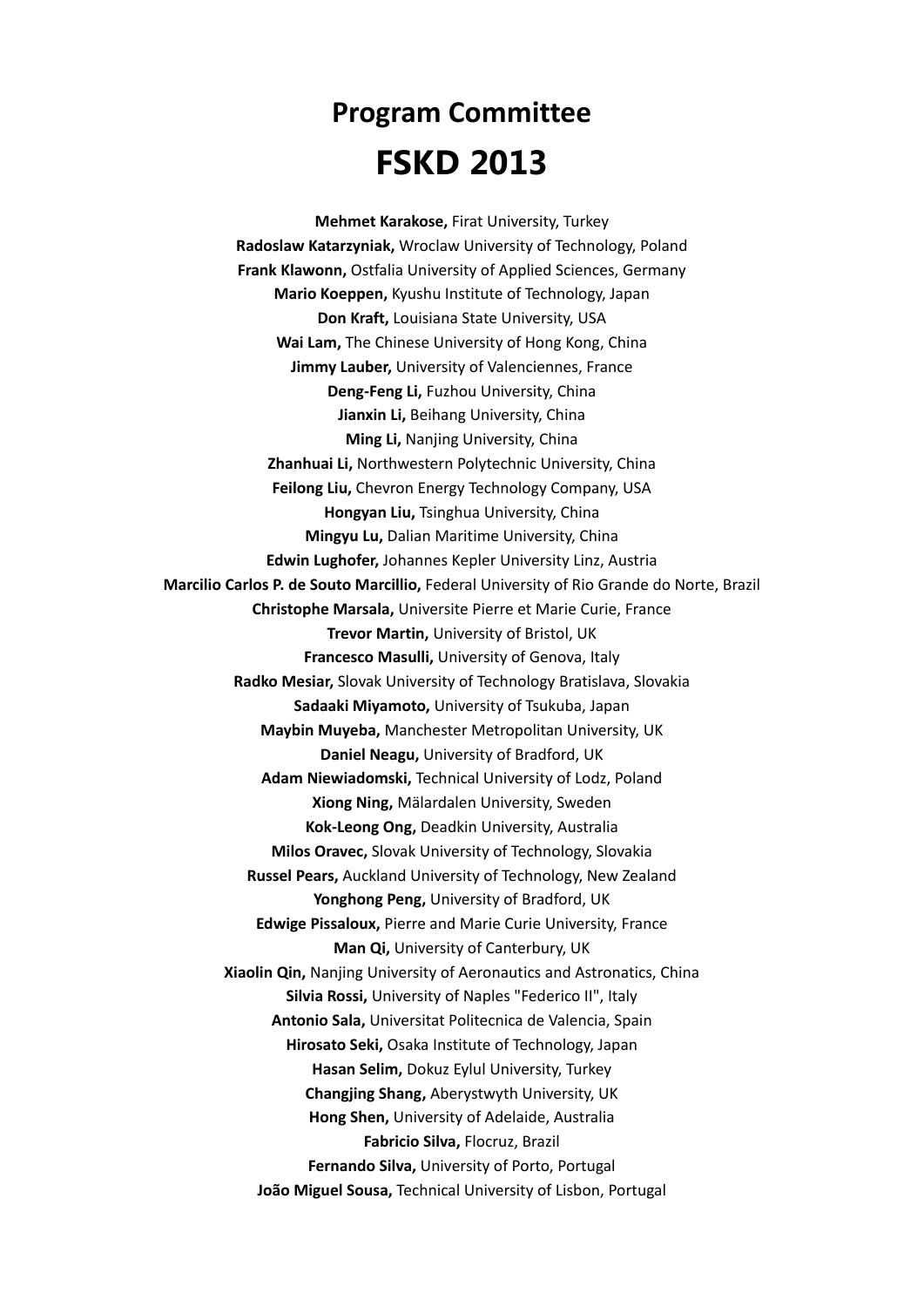### **Program Committee FSKD 2013**

**Eulalia Szmidt,** Polish Academy of Sciences, Poland **Kar-Ann Toh,** Yonsei University, Korea **Vicenc Torra,** Artificial Intelligence Research Institute, Spain **Dat Tran,** University of Canberra, Austrilia **Feng Wan,** University of Macau, Macau **Di Wang,** Khalifa University, UAE **Lipo Wang,** Nanyang Technological University, Singapore **Ping Wang,** Kun Shan University, Taiwan **Shitong Wang,** Jiangnan University, China **Hua-Liang Wei,** University of Sheffield, UK **Zumao Weng,** University of Ulster, UK **Yue Xu,** Queensland University of Technology, Australia **Longzhi Yang,** University of Bradford, UK **Yingjie Yang,** De Montfort University, UK **Yiyu Yao,** University of Regina, Canada **Jian Yin,** Sun Yat-sen University, China **Hao Ying,** Wayne State University, USA **Xiaojun Zeng,** University of Manchester, UK **Zhongwei Zhang,** University of Southern Queensland, Australia **Wei-Shi Zheng,** Queen Mary, University of London, UK **Huiyu Zhou,** Queen's University Belfast, UK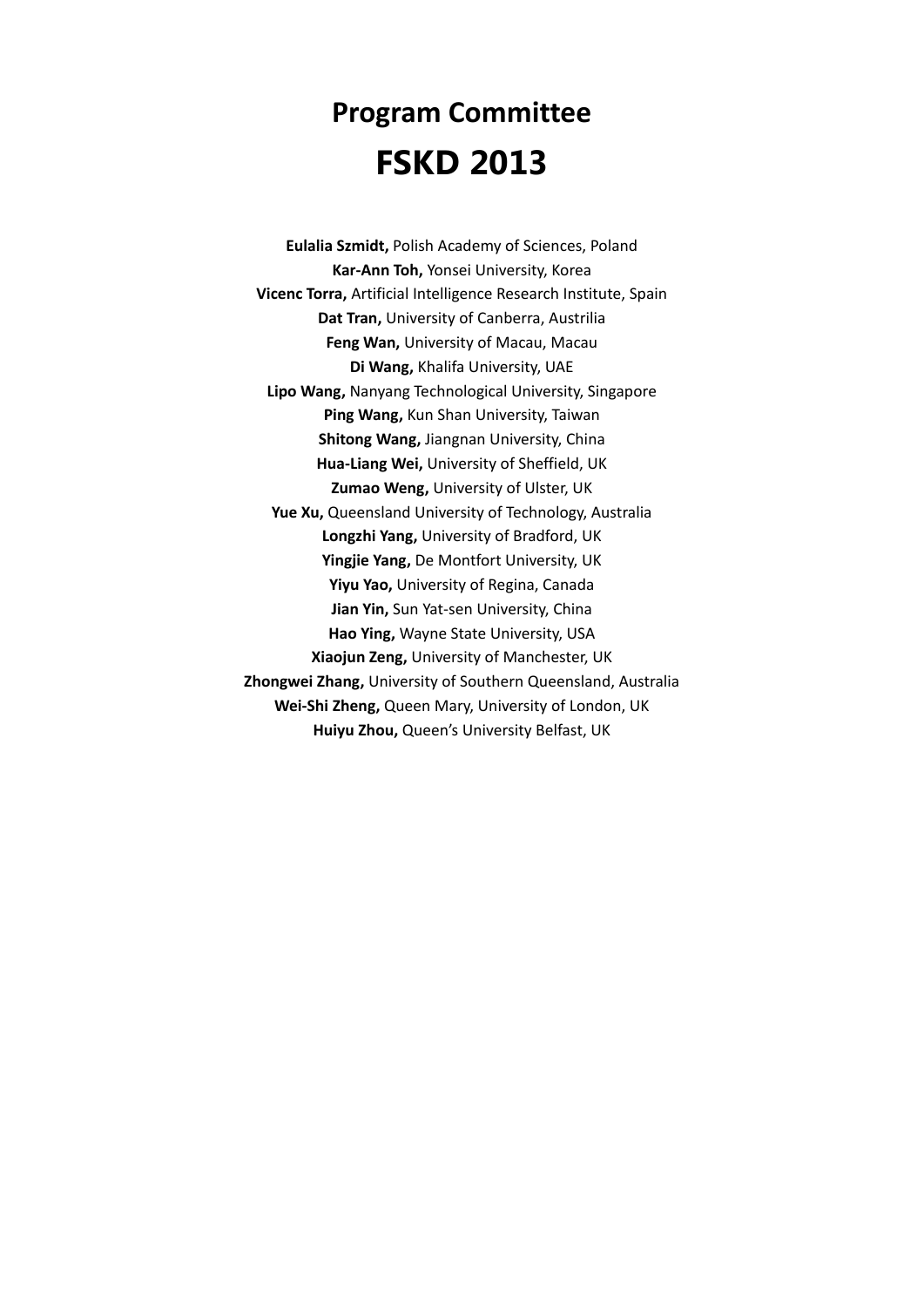## **Reviewers FSKD 2013**

Iyad M. Abuhadrous Fujiang Ao Shi-Zhong Bai Tian Bai Mohammed Belkhatir Chen Bo Pedro Burillo Lopez Hongming Cai Hua Cai Lijuan Cai Guitao Cao Hailong Cao Maojun Cao Yu-Chun Cao Zhonglin Chai Kankana Chakrabarty Bo Chen Chen-Tung Chen Jinxiang Chen Senfa Chen Shaobin Chen Xiaoping Chen Yan Chen Ying Chen Ronghua Cheng Ze-Kai Cheng Ruey-Kei Chiu Chien-Chang Chou Ming-Tao Chou Huey-Der Chu Fernando Clara Honghua Dai Wenhua Dai Ansheng Deng Jingwei Deng Lei-Lei Deng Yingna Deng Zhaohong Deng Luhong Diao Guohui Ding Yuehua Ding

Leigang Dong Yinhong Dong Tingsong Du Jiangjiao Duan Yong Duan Xu E Mingyu Fan Ping Fan Guobao Fang Weiyin Fei Lei Feng Qin Feng Zhihua Feng Li Fu Xiangling Fu Sun Gang Jun Gao Xianwen Gao Zhiyu Gao Ping-Shu Ge Wei Wei Goh Wei Gong Li Guan Yanyong Guan Guanqi Guo Hongche Guo Lie Guo Peng Guo Xiao Guo Yi Guo Bo Han Shilian Han Tzeu-Chen Han Zhenchun Hao Ping He Ting He Weixing He Jer Lang Hong Tang Hong Hongying Hu Lian Hu

Yating Hu Yu Hua Chan Huang Chien-Hung Huang Jianwen Huang Li Huang Min Huang Quanyi Huang Shunliang Huang Xiaodong Huang Xiaohong Huang Jeih-Weih Hung Honglei Jia Hong Jiang Hongxing Jiang Le Jiang Mai Jiang Qing Jiang Yanli Jiang Na Jiao Shangbin Jiao Claudia Jimenez Guowang Jin Shikai Jing Hua Ju Chao-Shun Kao Radoslaw Katarzyniak Jiann-Der Lee Joonwhoan Lee Hansheng Lei Zhu Lei Bo Li Cailin Li Chengdong Li Han Li Jianhui Li Jianxun Li Jingzhao Li Ke Li Lin Li Lingling Li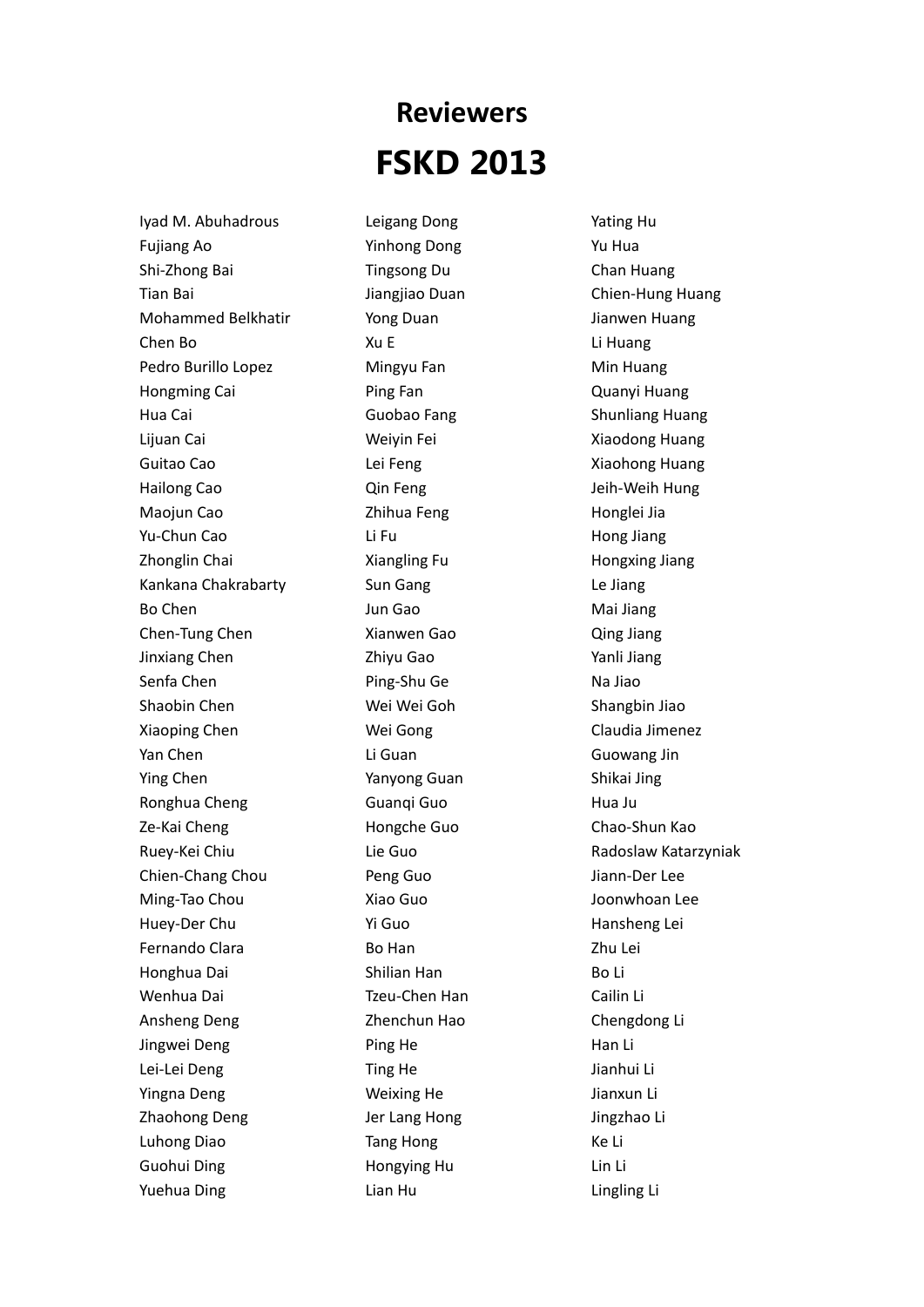Ma Li Qin Li Quanlong Li Shoumei Li Taoying Li Wei Li Wenbo Li Wenlong Li Xiaohua Li Xinde Li Xueyu Li Yan-Hong Li Yunwen Li Zhigang Li Zhi-Xiang Li Zhong-Hua Li Zhulin Li Lanfen Lin Caiming Liu Chunhui Liu Fenlin Liu Guisong Liu Hongbo Liu Hongtao Liu Hongwei Liu Jihong Liu Kehua Liu Lei Liu Lili Liu Peiyu Liu Qide Liu Wei Liu Weiyi Liu Xiaosheng Liu Xinwang Liu Xuemei Liu Yangyang Liu Cai Long Junyu Long Wojciech Lorkiewicz Jianjiang Lu Jun Lu Shejie Lu Hua Luan Yuejin Lv Hang Ma

Jing Ma Qian Ma Xirong Ma Xiuli Ma Xuan Ma Jianfei Mao Juan Meng Xiangfu Meng Christopher Messom Xudong Miao Huasong Min Felix Mora-Camino Jing Mu Krish Muradlidhar Ka-Lok Ng Carlos Alberto Nunes Cosenza Fernando Nuno Almirantearena Jeong Ok Rho Ping-Feng Pai Guang Pan Xin Pan Shaoning Pang Xiaobing Pei Yijian Pei Jose Pinheiro De Moura Jiangtao Qi Wang Qi Wei-Min Qi Xiongpai Qin Zhiping Qiu Dapeng Qu Yihong Rong Mahir B. Sabra Rathindra Sarathy Bhawani Selvaretnam Minna Shao Xianjiong Shen Zhihong Shen Suying Sheng Hongquan Shi Lei Shi Xinling Shi Zhicai Shi Huazhu Song

Han Su Bingyu Sun Minghe Sun Wei Sun Wenfang Sun Yongkan Sun Zongjian Sun Hong Tang Mingtian Tang Shiwei Tang Yiming Tang Boping Tian Yumin Tian Eric Tsui Joao Viana Fonseca Neto Yinghong Wan Can Wang Chao Wang Dabuxilatu Wang Dexing Wang Ding Wang Fei Wang Guoren Wang Hong Wang Hongkai Wang Hongyan Wang Huai Wang Hui Wang Jie Wang Jing Wang Miao Wang Qin Wang Rujing Wang Shitong Wang Tiechao Wang Tingli Wang Wei Wang Xia Wang Xing Wang Xinhua Wang Xu Wang Yachao Wang Yetong Wang Yongchun Wang Yu-Jie Wang Yunyan Wang